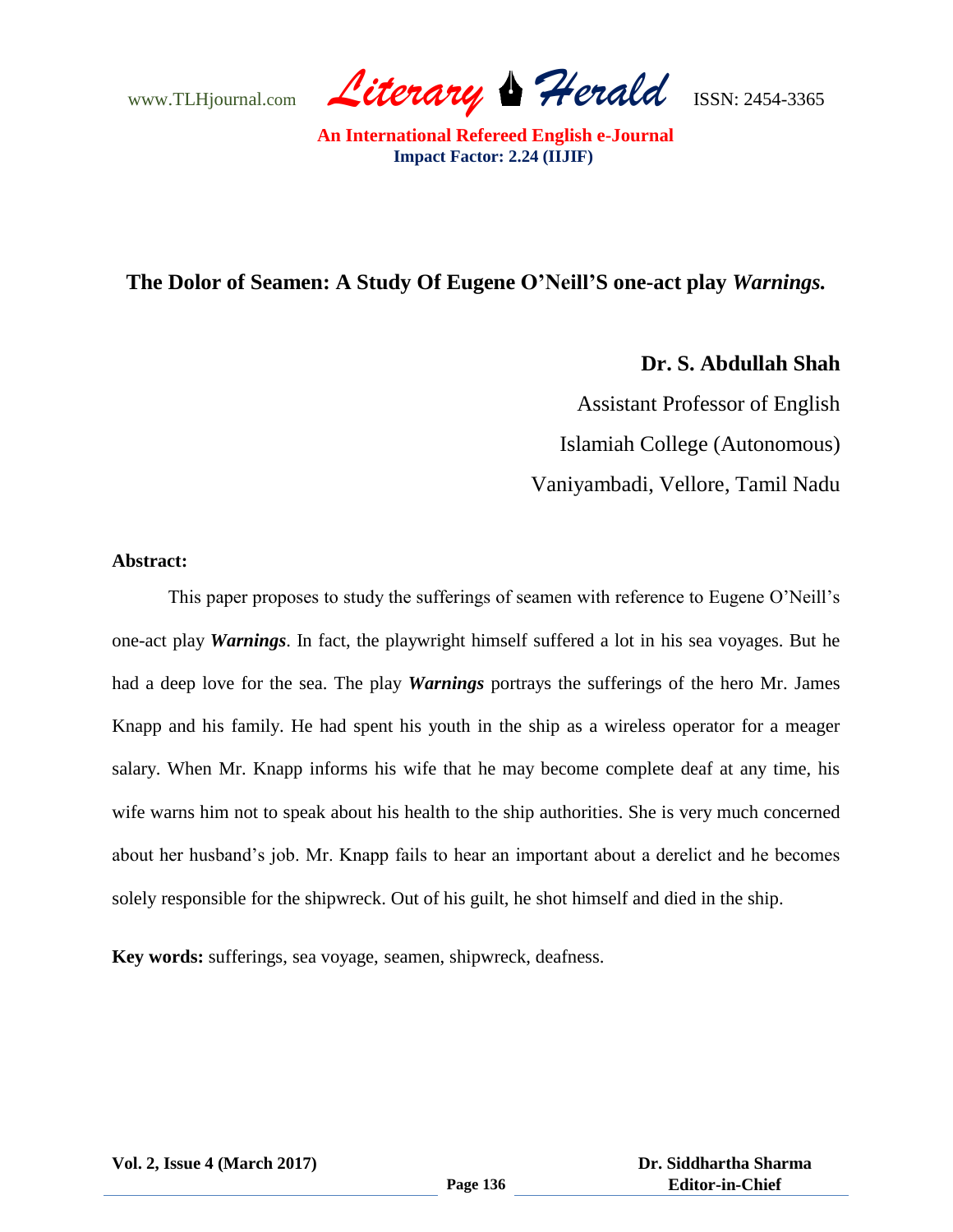www.TLHjournal.com *Literary Herald*ISSN: 2454-3365

## **The Dolor of Seamen: A Study Of Eugene O'Neill'S one-act play** *Warnings.*

**Dr. S. Abdullah Shah**

Assistant Professor of English

Islamiah College (Autonomous)

Vaniyambadi, Vellore, Tamil Nadu

Eugene Gladstone O'Neill was one of the eminent playwrights of the  $20<sup>th</sup>$  century. He set out to create meaningful drama at a time when the American dramatists were locked in standard commercial practices. He was the first playwright to include speeches in American vernacular in his plays and to involve characters of low ranks. He spent several years at sea, where he suffered from depression. In spite of his suffering, he had a deep love for the sea. In most of his plays, sea became an eminent theme.

Human responses to the sea were portrayed by the writers of all ages in personal narratives, poetry, novels, short stories, and plays. Depictions of sea in literature make us understand our lives better. In sea literature, the sea, the sailor, and the ship play prominent roles. The ship symbolizes life, which is a mixture of adventure, excitement, fortune and misfortune. The sailors stand as a symbol representing labor exploitations and the brutal conditions at sea. The sea has been portrayed in literature as indifferent, hostile, and welcoming. It has afforded writers the material for adventure, comedy, romance and tragedy.

Unlike other writers, O'Neill suffered much in the sea voyage. In spite of his suffering, he had a deep love for the sea. He had written more one act sea plays than any other writer in the field of American literature. Moreover, he echoes the life of seamen in a significant manner through his one act plays. Sea life has never been so deeply loved and described as done by O'Neill. In fact he has brought a new dimension to the understanding of literature on the sea through his plays.

Through his Glencairn plays, he diverted the attention of the public towards seamen. His characters were presented as the representations of human beings. In all his early plays, we find the characters as obsessive. Almost all the characters are limited in their freedom due to fate or internal factors. All the characters of O'Neill's plays always face a tragic end. Their wishes are not fulfilled in this world. According to Whitman,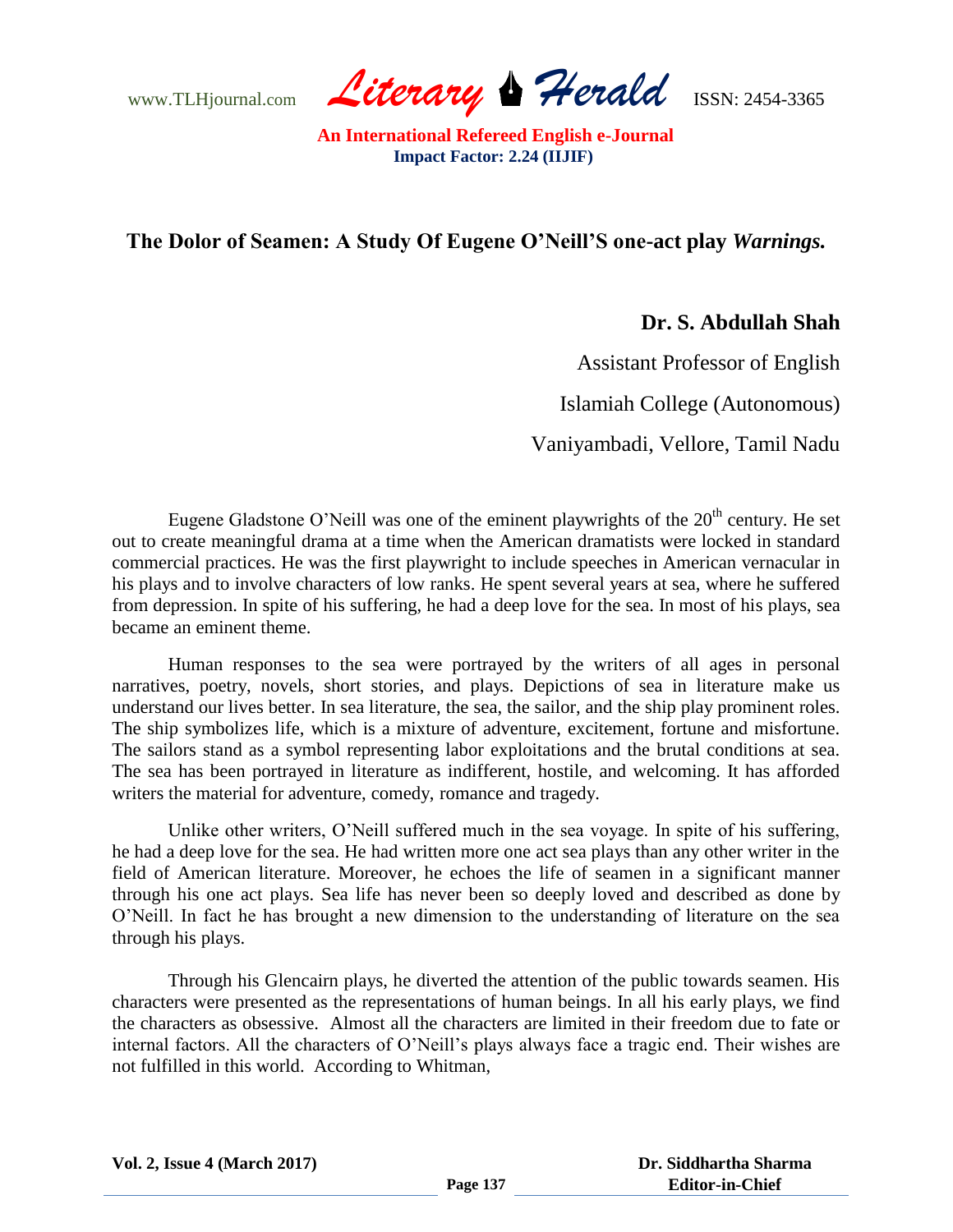www.TLHjournal.com *Literary Herald*ISSN: 2454-3365

The plays of O'Neill are for the most part unpleasant plays, wrought out of the agony and pain of life. His most successful characters are people of rather primitive instincts, misfits, suffering from disease, economic inhibitions, frustrations, from soul-destroying powers which they cannot understand. These poor souls are usually beaten in the battle of life by a force either within or outside themselves that makes for their confusion and ruin. In fact, few plays of our day have such a plethora of murders, violent deaths, suicides and insanity (555).

In almost all the plays of O'Neill, we find strange characters with pain and crisis. Their suffering is intense, violent and relentless. Most of them suffer beyond the limits of endurance. Especially in the sea plays, the characters suffer from any one of the following reasons: separation from family, failure in career, broken marriage, love failure, shipwreck, hatred for sea, suicidal thought, alcoholism and the like. All his plays make the audience and readers feel for the characters. The characters in his plays were mostly the people whom he had met in his real life.

O'Neill has extensively portrayed the sufferings of the seamen in his sea plays. The oneact play *Warnings* (1913) is taken for study in this paper. In this play*,* Knapp is represented as a victim of materialistic society. As a wireless operator, after spending his youth in the sea for a meager salary, he loses his hearing and finally takes his own life with a revolver to compensate his guilt. Mrs. Knapp tells her children that their father has a bad cold and has gone to pay five dollars to an ear specialist instead of taking a dose of quinine. She says, "a wireless operator can't afford to take chances" (O'Neill 82).

Poverty of the family has made her think everything in terms of money. Even she measures her husband's health in terms of money. When Dolly asks the reason for his father's strange behavior this time, she answers that the job is the main reason and she adds, "If it wasn't for your brother Jim sendin' us a few dollars every month, and Charlie earnin' five a week, and me washin', we'd never be able to get along even with your father's salary. But heaven knows what we'd do without it. We'd be put out in the streets" (83). When Knapp says that something terrible has happened to him, Mrs. Knapp asks, "What do you mean? You haven't lost your job, have you?" (89-90)

She is very much concerned about the job of her husband and that is the reason she utters the above words. When Knapp informs his wife that he is liable to go stone deaf at any moment, she just scolds the attitude of the doctors in general instead of showing care and affection towards him. She says, "There Jim! Don't take on about it so. All those doctors make things worse than they really are. He's just tryin' to scare you so you'll keep comin' to see him. Why, you can hear just as well as I can" (90). As the doctor has told him that any time he may become completely deaf, he wants to inform this to his higher authority.

**Vol. 2, Issue 4 (March 2017)**

 **Dr. Siddhartha Sharma Editor-in-Chief**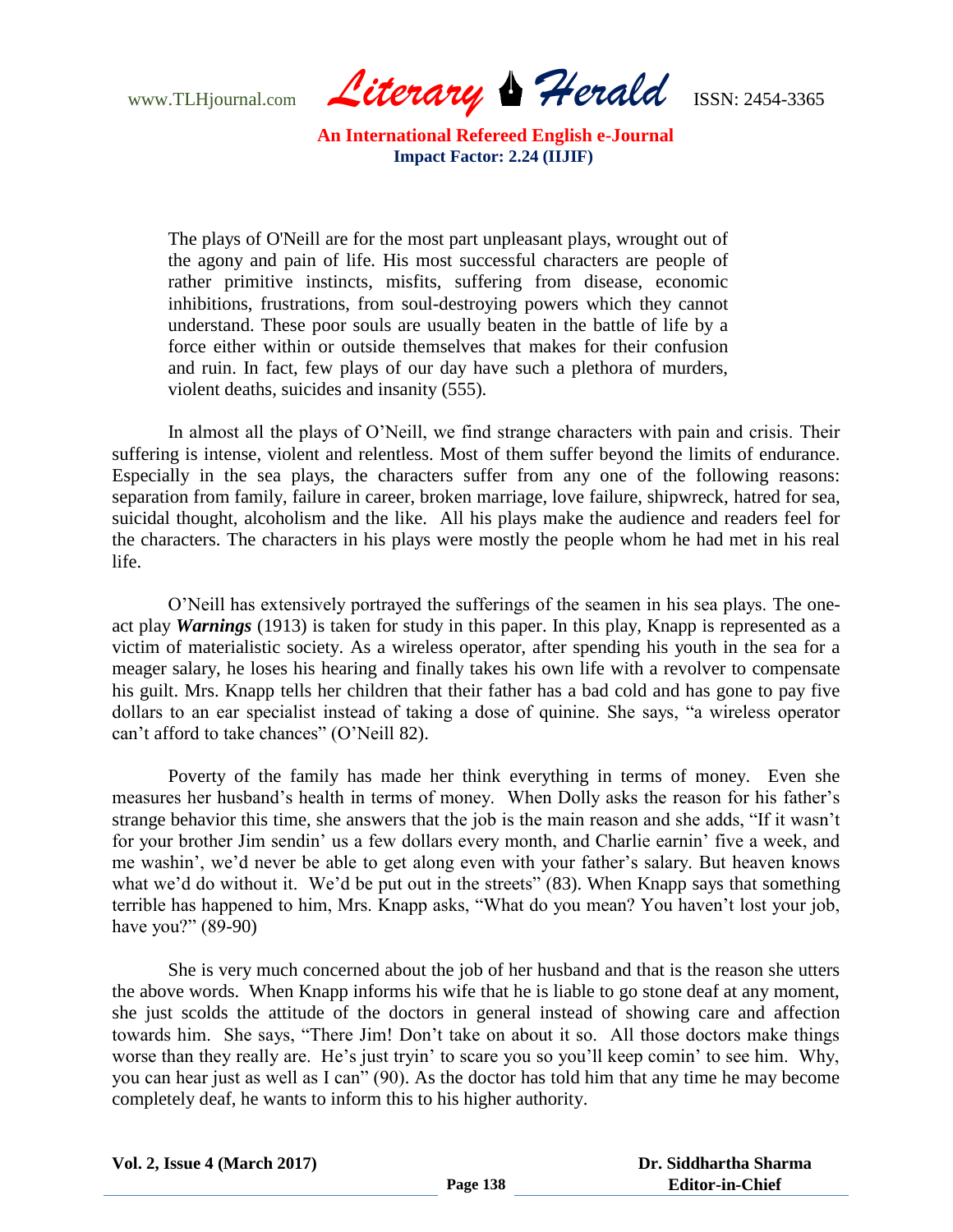www.TLHjournal.com *Literary Herald*ISSN: 2454-3365

Even now Mrs. Knapp tries to convince her husband without caring about his health. She wants him to say that the doctor has told him his hearing would hold out for a long time yet. Realizing the responsibility of a wireless operator, he disagrees with his wife. But she scolds him as a fool and a coward. Knapp is thinking about his health and job while his wife is bothered about herself and the children. When Knapp decides to switch over to another job, his wife asks him to remember the last time he tried and how they had to pawn everything and finally he returned to the same job as a wireless operator. She says:

> You'll get another job!"(She sits down and covers her face with her hands, weeping bitterly.)"And this is all the thanks I get for slavin' and workin' my fingers off! What a father for my poor children! Oh, why did I ever marry such a man? It's been nothin' but worryin' and sufferin' ever since. (92).

The above words of her make Knapp return to job. When he is on duty he loses his hearing completely and could not hear the warning given about the ice berg. As a result, he risks the ship and lives of all in the ship and commits suicide to compensate his guilt.

#### **Conclusion**

We notice how the economic condition of a sea worker drives him to commit suicide. The nature of Knapp's job and the fluctuating weather in sea has made him deaf slowly. So he decides to inform the ship authorities of his deafness. But his wife compels him not to reveal the truth about his deafness to anyone in the ship. She knows very well if her husband loses the job in the ship then he will not be fit for any other job in the land. It seems that the sea and the ship have utilized well the youth of Mr. Knapp. Now he is old and unfit for the sea.

Unable to compromise with his wife, he decides not to inform of his health to the ship men. The doctor has already warned him that he may become complete deaf at any time. This happens when Knapp is on duty, sending and receiving the messages in the wireless room. He fails to hear the warning given by another ship about the derelict. Then the ship hits and it starts sinking slowly. When everything goes beyond control, Mr. Knapp confesses that he has become completely deaf. Mr. Knapp realizes that he is solely responsible for the sinking. His inability to face his family without a job drags him to go for the last trip. Finally, he decides that he is unfit to live either in the sea or in the land commits suicide and thus surrenders himself to the sea.

This play was composed one year after the sinking of the Titanic*.* At the time of disaster, the steamer California was within 20 miles. As it had no wireless operator on duty, the sinking Titanic's call for help could not be heard. After this tragedy, a law was passed that stipulated all vessels must have a radio operator on duty at all times (Richter 142). In the book *Conversations*